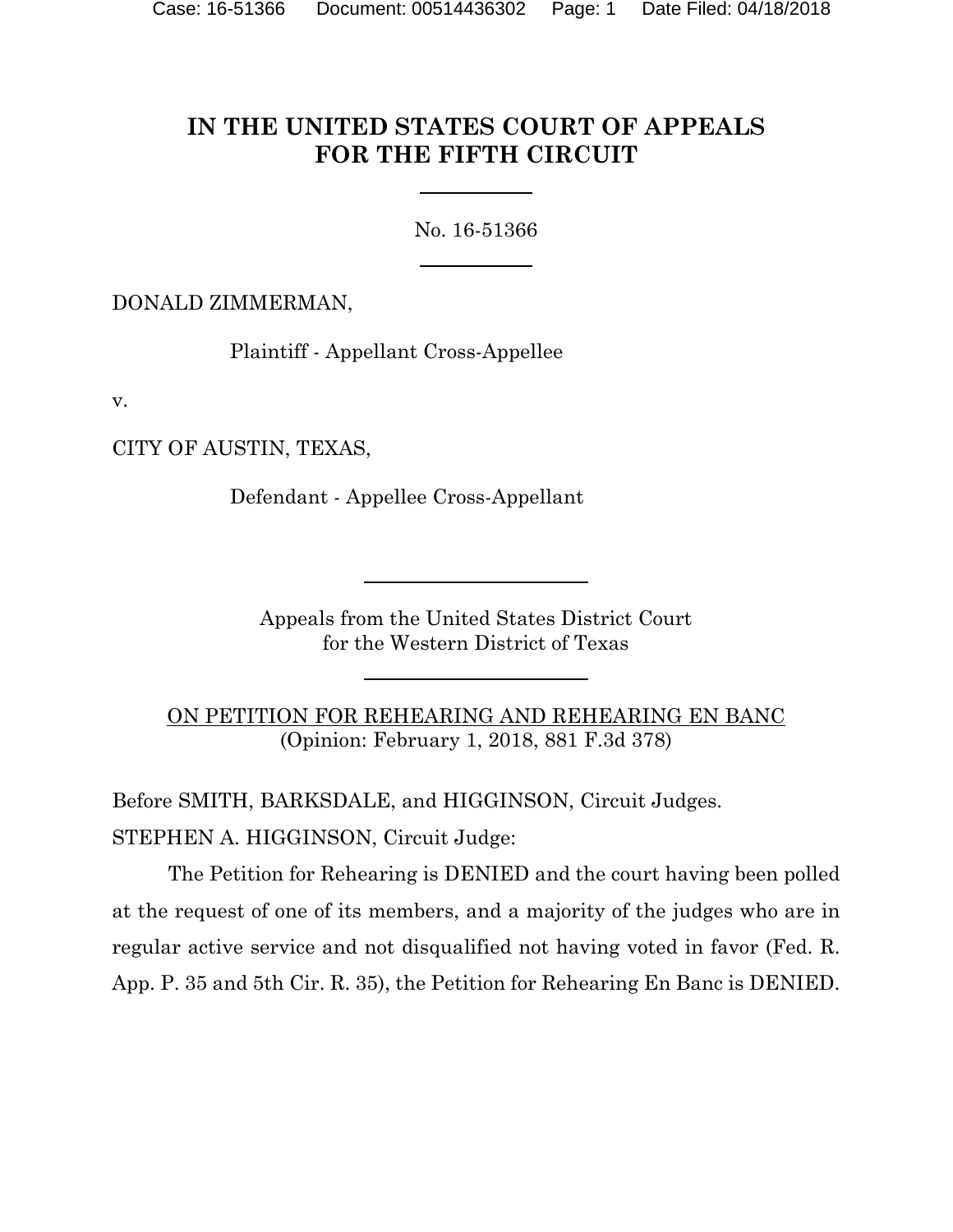In the en banc poll, two judges voted in favor of rehearing (Judges Jones and Ho) and twelve judges voted against rehearing (Chief Judge Stewart and Judges Smith, Dennis, Clement, Owen, Elrod, Southwick, Haynes, Graves, Higginson, Costa, and Willett).

ENTERED FOR THE COURT:

 $X$ terken  $X$ S<del>T</del>EPHEN A. HIGGINSON UNITED STATES CIRCUIT JUDGE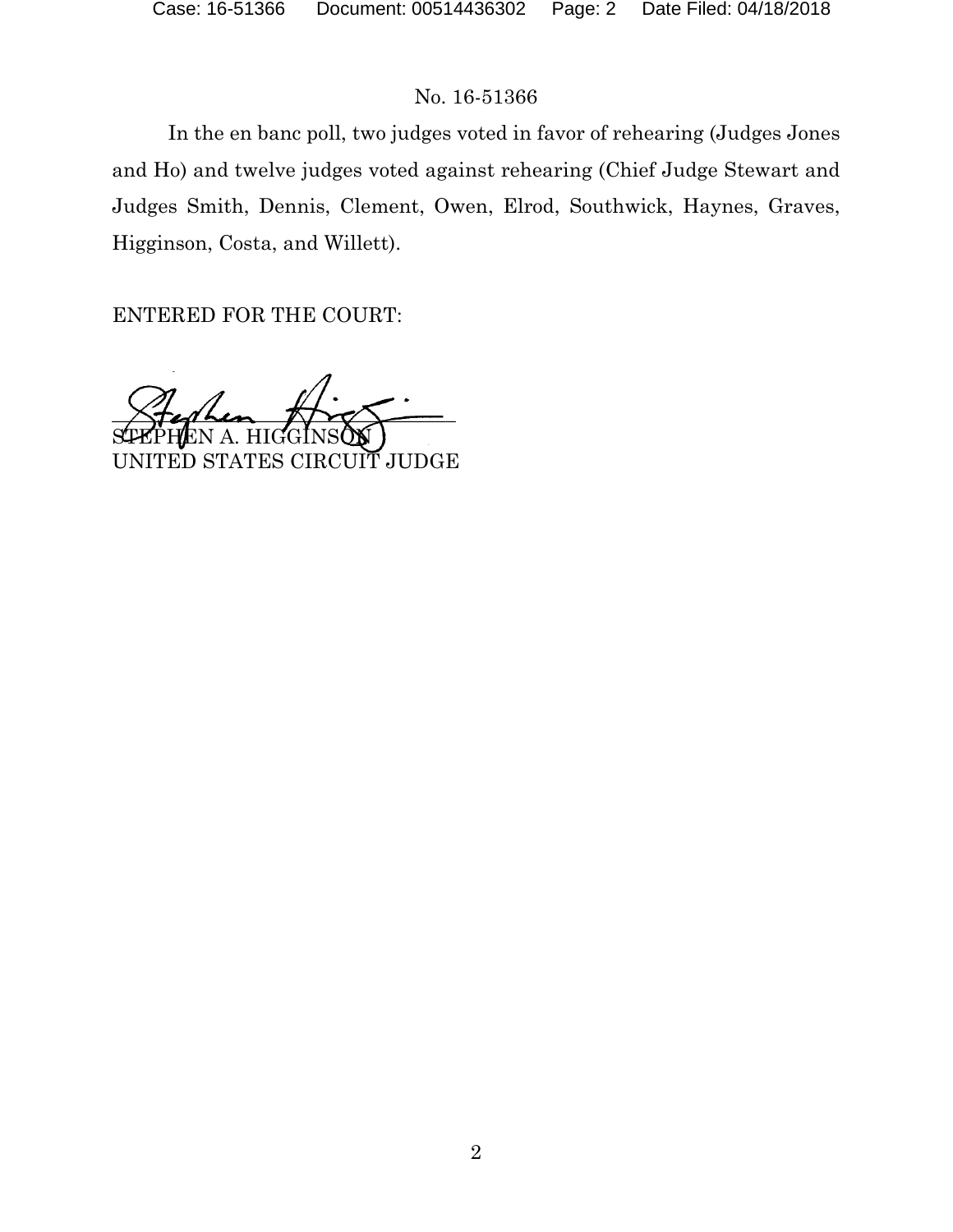JAMES C. HO, Circuit Judge, with whom EDITH H. JONES, Circuit Judge, joins as to Parts I and II, dissenting from denial of rehearing en banc:

The unfortunate trend in modern constitutional law is not only to create rights that appear nowhere in the Constitution, but also to disfavor rights expressly enumerated by our Founders. *See*, *e.g.*, *Silvester v. Becerra*, 138 S. Ct. 945 (2018) (Thomas, J., dissenting from denial of certiorari). This case reinforces this regrettable pattern.

There is no more quintessentially American principle than the right of the people to participate in their own governance. The First Amendment protects the freedom of speech, and that freedom emphatically includes the right to speak about who our elected leaders should and should not be. This foundational American liberty includes not only the freedom to engage in one's own political speech, but also the freedom to support like-minded candidates for office.

The First Amendment therefore protects campaign contributions. For example, in *Randall v. Sorrell*, the Supreme Court invalidated various campaign contribution limits imposed by the State of Vermont. 548 U.S. 230 (2006). That included a limit of \$300 per election cycle—that is, \$150 per election (primary and general), or \$215 in 2015 dollars—for state senators representing between 20,000 and 120,000 people. *Id.* at 236–38 (plurality); *see also* Joint App'x at 21–22, *Randall*, 548 U.S. 230 (Nos. 04-1528, 04-1530, 04- 1697), 2005 WL 3477006, at \*55–56, 79.

This case involves a similarly low contribution limit of \$350 per election, in 2015 dollars, for city council members representing fewer than 100,000 people in Austin, Texas. *Zimmerman v. City of Austin*, 881 F.3d 378, 387 & n.3 (5th Cir. 2018). For several reasons, we should have granted rehearing en banc and held that the Austin contribution limit violates the First Amendment.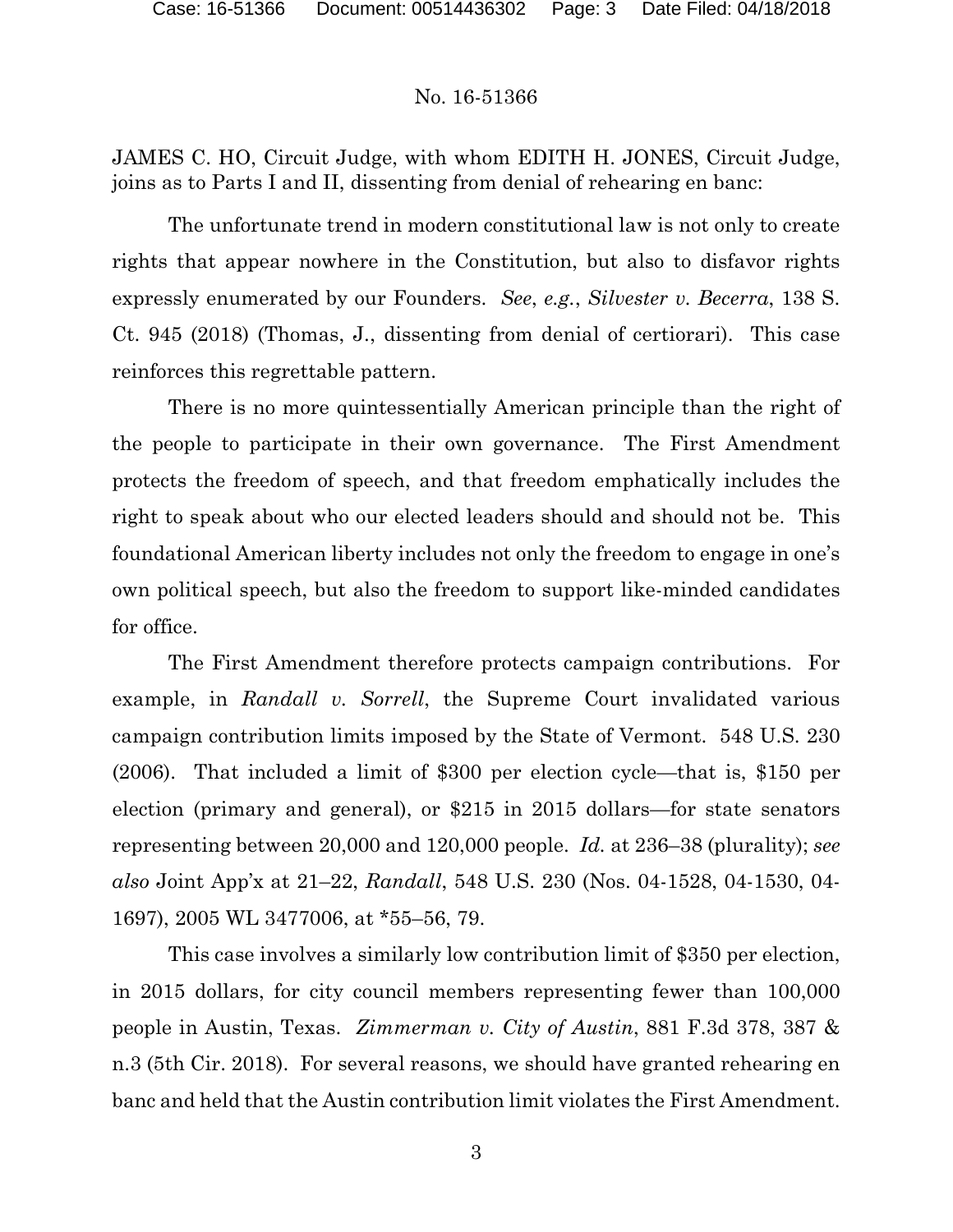I.

Campaign contributions are not personal gifts—they are donations to support and defray the costs of campaign speech. *See*, *e.g.*, *FEC v. Mass. Citizens for Life, Inc.*, 479 U.S. 238, 261 (1986) ("[I]ndividuals contribute to a political organization in part because they regard such a contribution as a more effective means of advocacy than spending the money under their own personal direction."); *McCormick v. United States*, 500 U.S. 257, 272 (1991) ("[E]lection campaigns are financed by private contributions or expenditures, as they have been from the beginning of the Nation.").

Accordingly, the Supreme Court has carefully delimited the narrow circumstances in which the government may permissibly interfere with campaign contributions. In fact, the only legitimate government interest for limiting campaign contributions is preventing unlawful *quid pro quo* corruption or the appearance thereof. *McCutcheon v. FEC*, 134 S. Ct. 1434, 1450 (2014) (plurality). And as the Court has made clear, *quid pro quo* corruption requires "a direct exchange of an official act for money." *Id.* at 1441.

The Court has also explicitly rejected other purported justifications for restricting campaign contributions. It has held that amorphous concerns about "improper influence" or "access" are too ambiguous and imprecise to warrant interference with First Amendment rights. *Compare Nixon v. Shrink Mo. Gov't PAC*, 528 U.S. 377, 388–89 (2000), *with McCutcheon*, 134 S. Ct. at 1451 ("The line between *quid pro quo* corruption and general influence . . . must be respected in order to safeguard basic First Amendment rights."), *and Citizens United v. FEC*, 558 U.S. 310, 360–61 (2010) ("Ingratiation and access . . . are not corruption."). Nor may government regulate contributions "simply to reduce the amount of money in politics, or to restrict the political participation of some in order to enhance the relative influence of others." *McCutcheon*, 134 S. Ct. at 1441.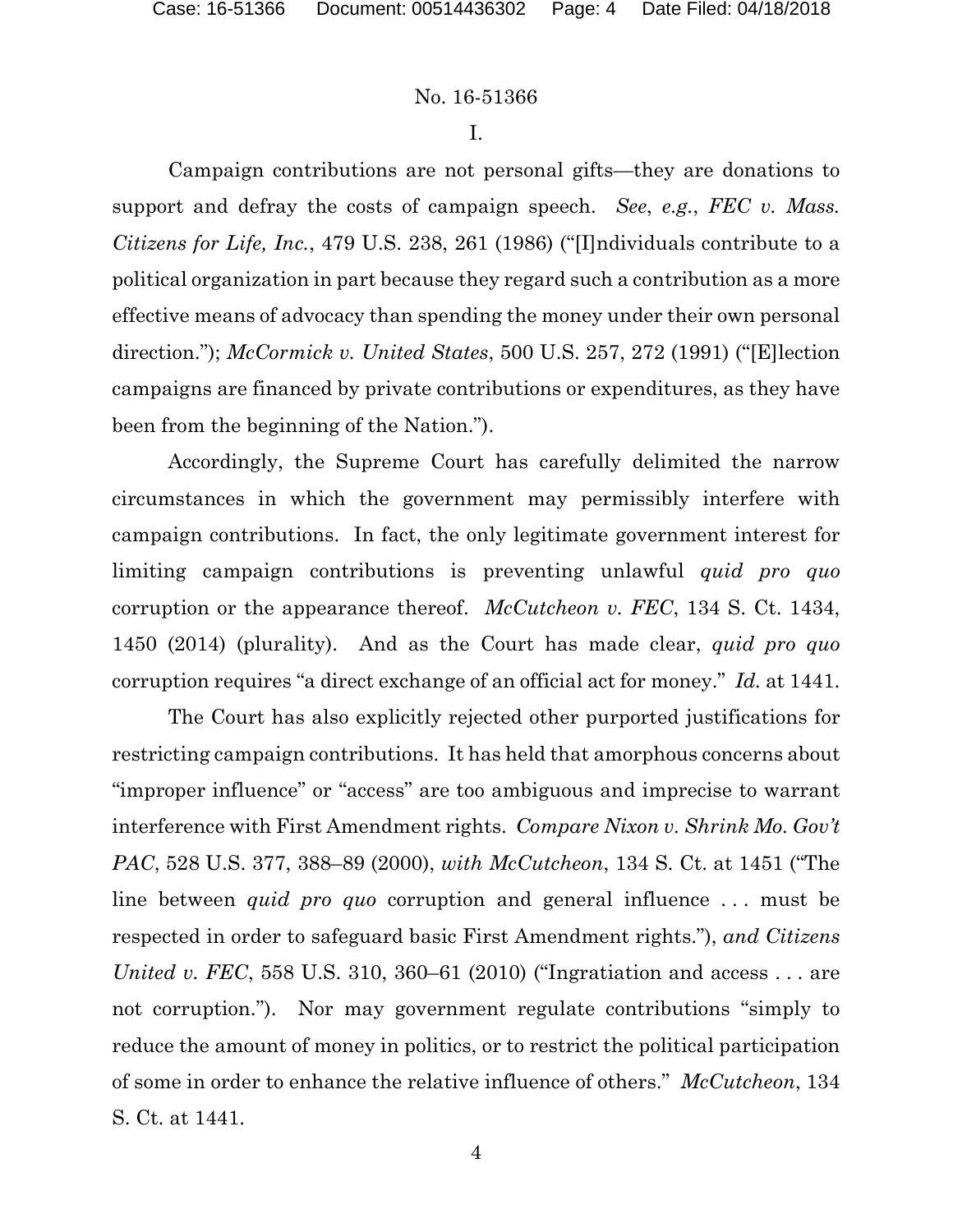Moreover, the risk of *quid pro quo* corruption must be established by evidence—courts may not "accept<sup>[]</sup> *mere conjecture* as adequate to carry a First Amendment burden." *Id.* at 1452 (emphasis added) (quoting *Shrink*, 528 U.S. at 392).

This standard is fatal to Austin's \$350 contribution limit. It is at best "conjectural" that a \$351 contribution to help defray the costs of campaign speech would create a genuine risk of an unlawful *quid pro quo* exchange. Justice Thomas put it well: "I cannot fathom how a \$251 contribution could pose a substantial risk of securing a political *quid pro quo*"—referring to Missouri's \$250 contribution limit in elections involving fewer than 100,000 constituents, which adjusted for inflation is \$390 in 2015 dollars. *Randall*, 548 U.S. at 272–73 (Thomas, J., concurring) (alterations and quotations marks omitted) (quoting *Shrink*, 528 U.S. at 425 (Thomas, J., dissenting)). His words are equally applicable here: I too cannot fathom how a \$390 contribution could pose a substantial risk of securing a political *quid pro quo*.

The district court should have heeded Justice Thomas's common-sense observation—particularly because the record is devoid of any evidence to the contrary. The district court merely credited the City's assertion that voters in 1997 had a "perception" of "inordinate influence" based on "large contributions, in the \$1000–\$2500 range"—which is \$1,420–\$3,545 in 2015 dollars.

There are numerous problems with the City's defense. It credits voter "perception"—which is perilously close to "mere conjecture." It raises amorphous concerns about "inordinate influence"—not *quid pro quo* corruption. And even ignoring these defects, this "evidence" would not remotely justify a substantially lower contribution limit of \$350—less than 25 percent of the "large contributions" that concerned Austin voters.

Not surprisingly, then, when a respected panel of this Court upheld the district court's judgment, it did not rely on any of the dollar values identified

5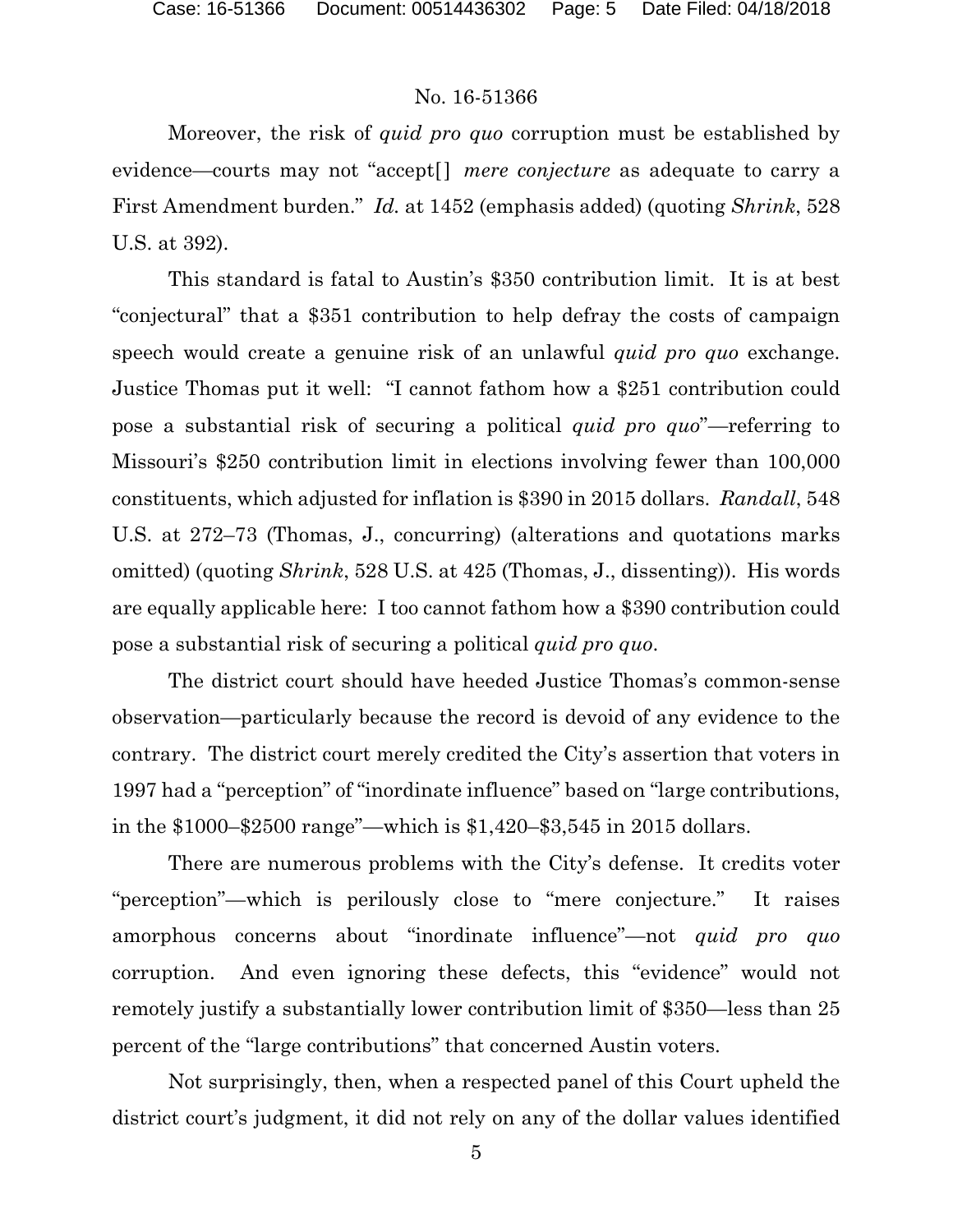by the district court. Instead, the panel invoked Supreme Court precedent: "[I]n *Shrink Mo.* the Supreme Court upheld Missouri's \$275 limit—which, adjusted for inflation, was equivalent to approximately \$390 at the time this appeal was filed—on contributions to candidates for any office representing fewer than 100,000 people." 881 F.3d at 387. In other words, the panel ruled that the difference between the \$390 limit in *Shrink* and the \$350 limit challenged here was immaterial for First Amendment purposes. *Id*. ("Austin's \$350 limit . . . is not so low by comparison as to raise suspicion.").

But the reliance on *Shrink* is mistaken for at least two reasons.

To begin with, Austin's \$350 limit is more than 10 percent *less* than the \$390 limit at issue in *Shrink*. As Justice Thomas explained in his concurrence, the *Randall* plurality treated "the limits in *Shrink* as a constitutional minimum, or at least as limits below which 'danger signs' are present." 548 U.S. at 269 (Thomas, J., concurring).

But there's an even more basic problem here: The Supreme Court did *not* pass judgment on the constitutionality of the \$390 limit in *Shrink*. 528 U.S. at 382–83 (describing the inflation-adjusted "\$1,075 [limit] for contributions to candidates for statewide office (including state auditor)" as the "particular provision challenged here"); *see also Shrink Mo. Gov't PAC v. Adams*, 204 F.3d 838, 840 (8th Cir. 2000) (analyzing on remand "the \$525 and \$275 limits" because the Supreme Court "reviewed *only* the statewide limit of \$1,075") (emphasis added). Rather, as *Randall* explained, "the *lowest limit* this Court has previously upheld [is] the limit of \$1,075 per election . . . for candidates for Missouri state auditor." 548 U.S. at 251 (plurality) (emphasis added) (citing *Shrink*, 528 U.S. 377).

Thus, in holding the Vermont limit unconstitutional, *Randall*  specifically noted that "Vermont's limit is *well below* . . . \$1,075." *Id.* (emphasis added). So too here: Austin's \$350 limit is "well below" \$1,075 (or \$1,525 in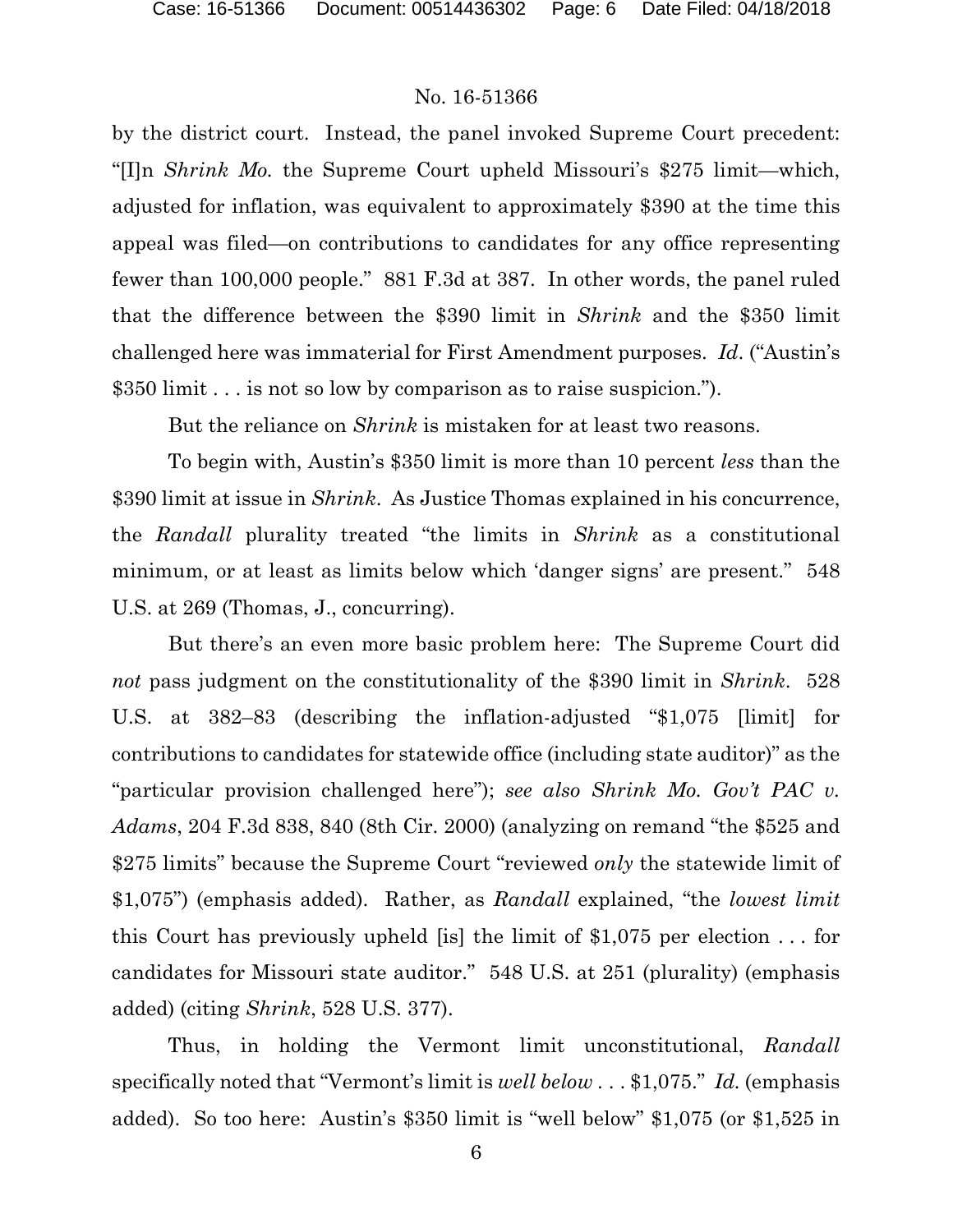2015 dollars). Moreover, *Randall* observed that the "comparable Vermont limit of roughly \$200 per election . . . is less than one-sixth of Missouri's current inflation-adjusted limit." *Id*. And again, so too here: Austin's \$350 limit is less than one-fourth of the inflation-adjusted \$1,525 limit upheld in *Shrink*.

Because Austin's contribution limit is "substantially lower" than the limits previously upheld by the Supreme Court, there are "danger signs that [Austin's] contribution limit[] may fall outside tolerable First Amendment limits." *Id*. at 253. *See also id.* at 252 ("it [is] difficult to treat *Shrink*'s (then) \$1,075 limit as providing affirmative support for the lawfulness of Vermont's far lower levels"); *id.* at 269 (Thomas, J., concurring) (emphasizing plurality's "treatment of the limits in *Shrink* as a constitutional minimum, or at least as limits below which 'danger signs' are present"). Based on the evidence presented below, and under my reading of *Shrink* and *Randall*, it is difficult to see how Austin's \$350 limit is "closely drawn" to serve a recognized government interest, as required by the Supreme Court. *Randall*, 548 U.S. at 253–63 (plurality) (citing *Buckley v. Valeo*, 424 U.S. 1, 20–22, 36–37 (1976)).

#### II.

A majority of this Court has decided not to rehear this case en banc. But that decision need not foreclose a future challenge to Austin's contribution limit. Indeed, although I would have held unconstitutional Austin's limit based solely on the record in this case, there is additional evidence and argument that Mr. Zimmerman could have marshaled—but did not—that would have brought the unconstitutionality of the Austin contribution limit into even sharper relief.

In his effort to distinguish *Shrink*, Mr. Zimmerman adjusted for both inflation and population size. But he did not additionally adjust for what I will call locality considerations—such as media market costs and other cultural factors—that affect the cost of campaigning in a particular area. It would not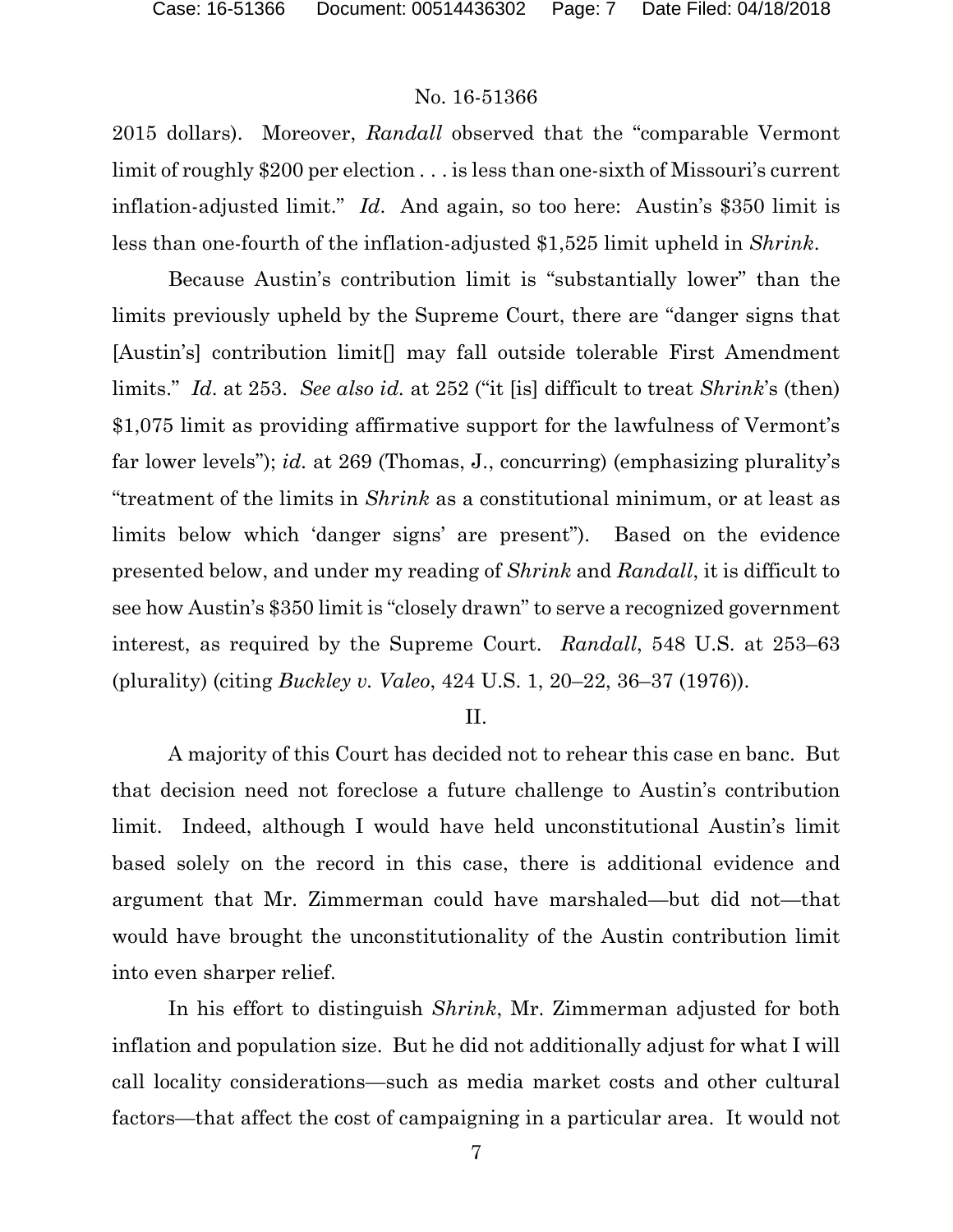$\overline{a}$ 

#### No. 16-51366

be surprising if the cost of reaching voters were significantly greater in Austin than in Missouri. Accordingly, it may well be that a \$350 contribution limit is substantially more disruptive to effective campaign advocacy in Austin than in Missouri. *See Randall*, 548 U.S. at 248 ("Following *Buckley*, we must determine whether [Vermont's] contribution limits prevent candidates from 'amassing the resources necessary for effective [campaign] advocacy.'") (second alteration in original) (quoting *Buckley*, 424 U.S. at 21).

Nothing in Supreme Court precedent precludes such locality considerations in assessing the constitutionality of campaign contribution limits. To the contrary, the parties in *Randall* well understood the relevance of such considerations.[1](#page-7-0) And our sister circuits have too.[2](#page-7-1)

<span id="page-7-0"></span><sup>1</sup> *See*, *e.g.*, Brief for Petitioners at 9, 12, *Randall*, 548 U.S. 230 (No. 04-1528), 2005 WL 3839201 (addressing "the unique and idiosyncratic aspects of running a campaign in different Vermont legislative districts" and "taking into account various factors including the size of the district, density of population, available media outlets, and other factors" ); Brief for Respondents, Cross-Petitioners Vermont Public Interest Research Group et al. at 45, *Randall*, 548 U.S. 230 (Nos. 04-1528, 04-1530, 04-1697), 2006 WL 325190 (suggesting "that campaigns in Vermont would be significantly less expensive than in other parts of the country" due to both "Vermont's small population and intimate campaigning style" and its "relatively inexpensive cost of television advertising"); Transcript of Oral Argument at 31– 32, *Randall*, 548 U.S. 230 (Nos. 04-1528, 04-1530, 04-1697), 2006 WL 560656 ("Vermont has the second lowest gubernatorial spending in the country. In the record it shows that in the largest urban area in the State, in the Burlington area, you can buy three 30-second TV ads in prime time on tier[-]one cable for \$45.").

<span id="page-7-1"></span><sup>2</sup> *See*, *e.g.*, *Lair v. Bullock*, 697 F.3d 1200, 1213 (9th Cir. 2012) ("Montana remains one of the least expensive states in the nation in which to run a political campaign. . . . Montana specifically justified the low limits based on the relative inexpense of campaigning in Montana, a state where, for many offices, campaigning primarily takes place door-to-door, and only occasionally through advertising on radio and television.") (brackets and quotation marks omitted); *Frank v. City of Akron*, 290 F.3d 813, 818 (6th Cir. 2002) ("many means of contacting voters . . . are relatively inexpensive in a town the size of Akron"); *Daggett v. Comm'n on Gov'tal Ethics & Election Practices*, 205 F.3d 445, 459 & n.13 (1st Cir. 2000) ("[C]ampaigns [in Maine] are inexpensive compared to most other states. . . . [T]he average cost of a competitive House race in 1994 ranged from a high of \$430,994 in California to a low of \$4,449 in Maine."); *see also Thompson v. Dauphinais*, 217 F. Supp. 3d 1023, 1033 (D. Alaska 2016) ("[I]n a state like Alaska . . . the cost of campaigns for state or municipal office are relatively low."); *Cal. Prolife Council Political Action Comm. v. Scully*, 989 F. Supp. 1282, 1298 (E.D. Cal. 1998) ("The facts pertinent to each jurisdiction, such as the size of the district, the cost of media, printing, staff support, news media coverage, and the divergent provisions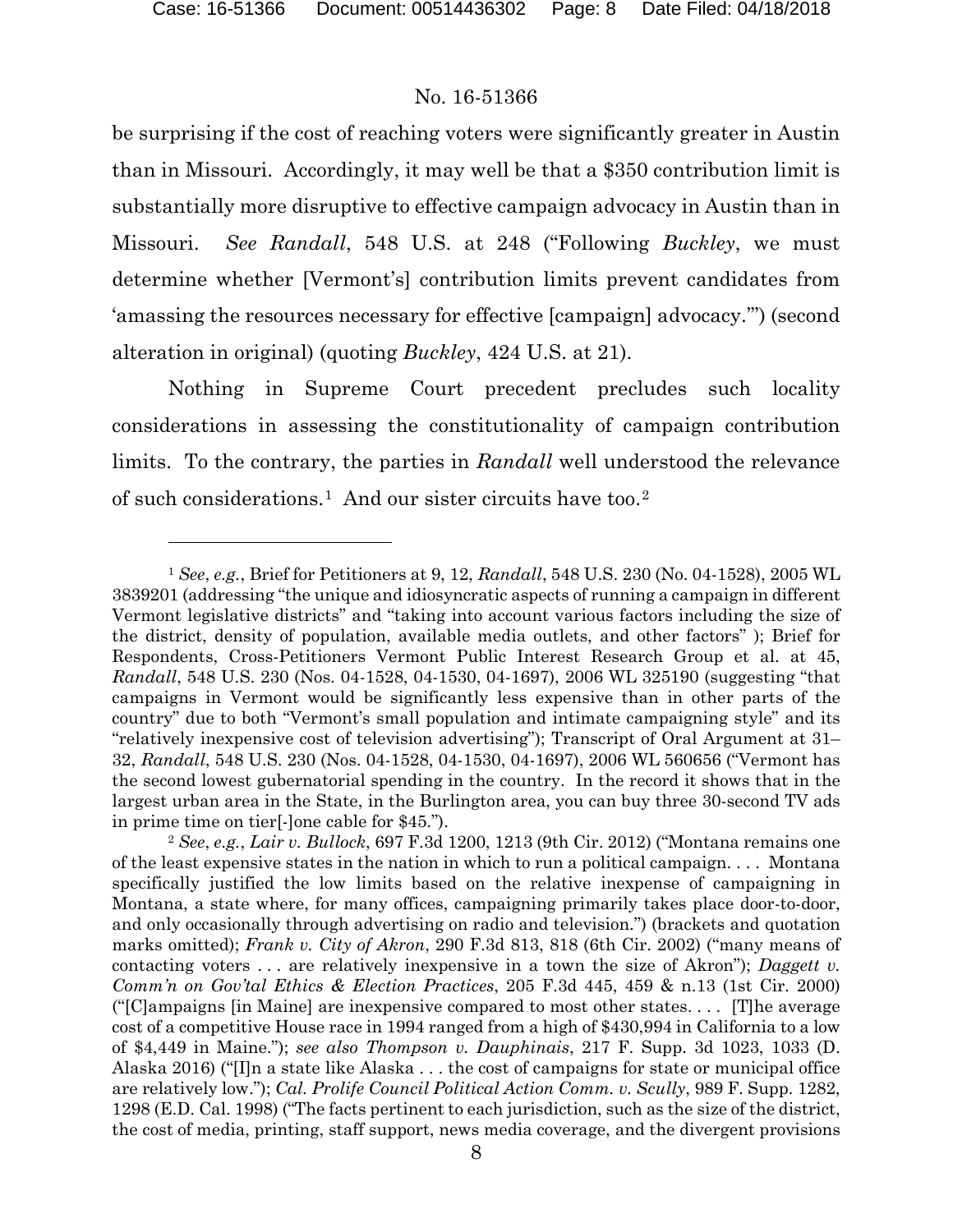l

## No. 16-51366

Because Mr. Zimmerman neither presented this legal theory here nor offered any evidence to support it, the panel decision should not foreclose another Austin citizen from presenting evidence and argument regarding such locality considerations in a future challenge to the Austin contribution limit. *See De La Paz v. Coy*, 786 F.3d 367, 373 (5th Cir. 2015) ("[A]ccording to black letter law, 'a question not raised by counsel or discussed in the opinion of the court' has not 'been decided merely because it existed in the record and might have been raised and considered.'") (quoting *United States v. Mitchell*, 271 U.S. 9, 14 (1926), and citing Henry Campbell Black, *Handbook on the Law of Judicial Precedents, or, The Science of Case Law* 37 (1912)). Nor should it foreclose a challenge to Austin's contribution limit for mayoral races, which was not at issue in this case. 881 F.3d at 384 n.1.

#### III.

The Austin contribution limit is invalid under current Supreme Court precedent. Moreover, there are more fundamental problems with such laws: Contribution limits such as Austin's are simultaneously over- and underinclusive—defects that have been held fatal in other First Amendment contexts.

First, as to over-inclusiveness: As the Supreme Court has recognized, the First Amendment imposes such a formidable barrier to government interference with speech that it not only forbids the government from imposing

of the various statutes and ordinances undermines the value of crude comparisons. . . . Similar caps in another jurisdiction may not have the same severe impact upon First Amendment rights.... Certain conditions, such as the fact that the size of the legislative districts in California precludes so-called retail politics, the cost of advertising in this state, the general lack of media coverage of legislative campaigns, the cost of overhead, all limit efforts to reduce cost."), *aff'd*, 164 F.3d 1189 (9th Cir. 1999); *People for Pearce v. Oliver*, No. 17-cv-752 JCH/SMV, 2017 WL 5891763, at \*14 (D.N.M. Nov. 28, 2017) ("Plaintiffs also established the high cost associated with gubernatorial campaigns, particularly for advertising, which can cost \$200,000 per week to run state-wide television advertisements.").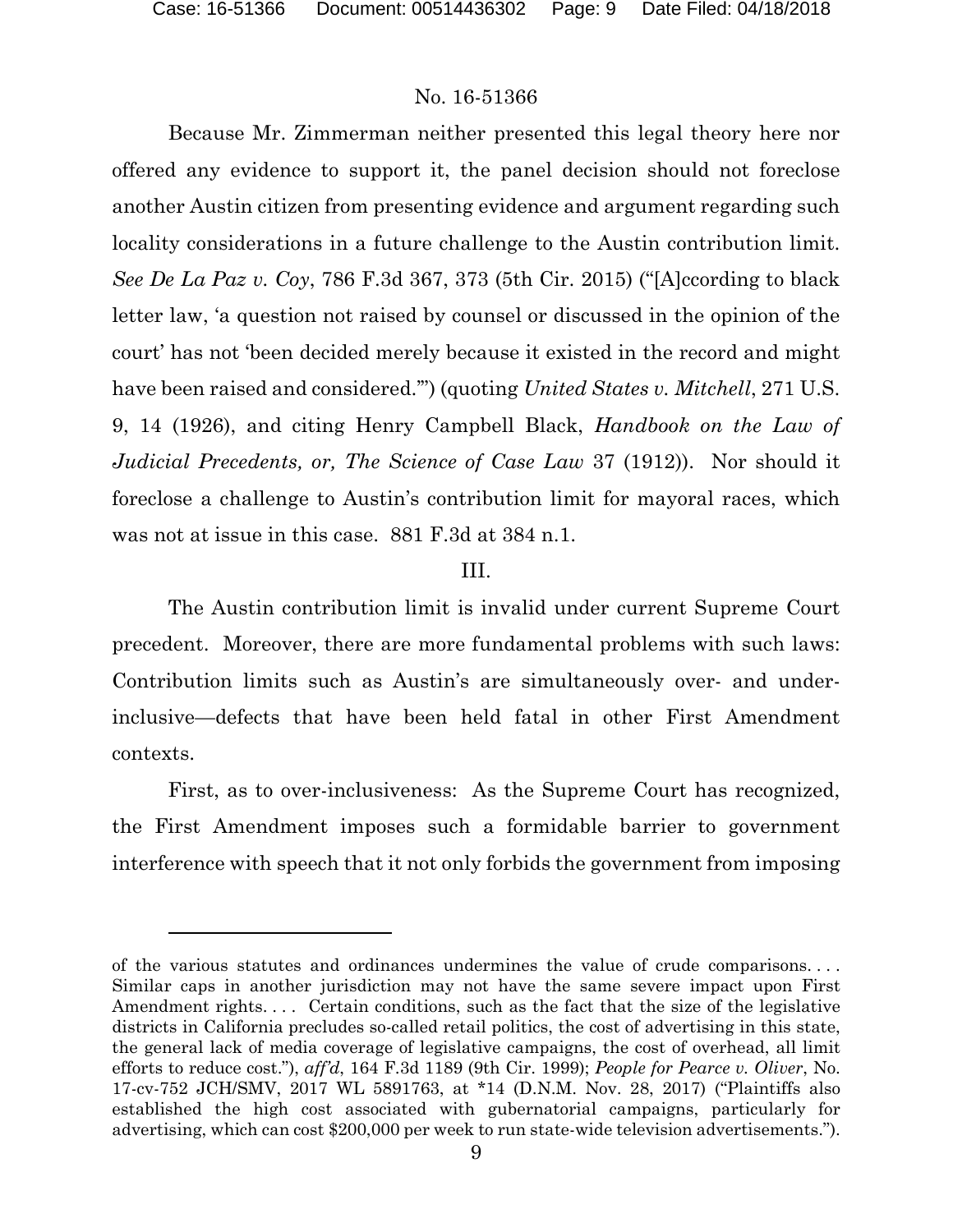a regulation that affects both protected and unprotected speech—it even forbids government from regulating unprotected activities alone, if the regulation also threatens to chill protected speech. *See*, *e.g.*, *Bates v. State Bar of Ariz.*, 433 U.S. 350, 380 (1977) ("The reason for the special rule in First Amendment cases is apparent: An overbroad statute might serve to chill protected speech. First Amendment interests are fragile interests, and a person who contemplates protected activity might be discouraged by the *in terrorem* effect of the statute."); *Dombrowski v. Pfister*, 380 U.S. 479, 494 (1965) (holding unconstitutional an "overly broad statute" because it "creates a 'danger zone' within which protected expression may be inhibited").

In other words, the First Amendment prophylactically protects speech from government intrusion. Yet campaign contribution limits turn this principle on its head: They prophylactically *prohibit* protected speech, in hopes of targeting the "appearance" of unprotected activity in the form of *quid pro quo* corruption.

By design, contribution limits categorically bar all contributions over a certain threshold, irrespective of the purpose or motivation of the donor. But this is dramatically over-inclusive. Many contributions have nothing to do with the appearance of—let alone any actual—*quid pro quo* corruption. Countless Americans contribute for no other reason than to "support candidates who share their beliefs and interests." *McCutcheon*, 134 S. Ct. at 1441. Because the candidate and the donor share common beliefs, the candidate is already "expected to be responsive to those concerns," without any inkling of a *quid pro quo* agreement. *Id.* Indeed, many Americans contribute without ever even communicating with the candidate—for example, a donor might simply be inspired by the candidate's prior record of public service, proposed future action, or a particular speech or debate performance. Such contributions are far from corrupt—to quote *McCutcheon*, they "embody a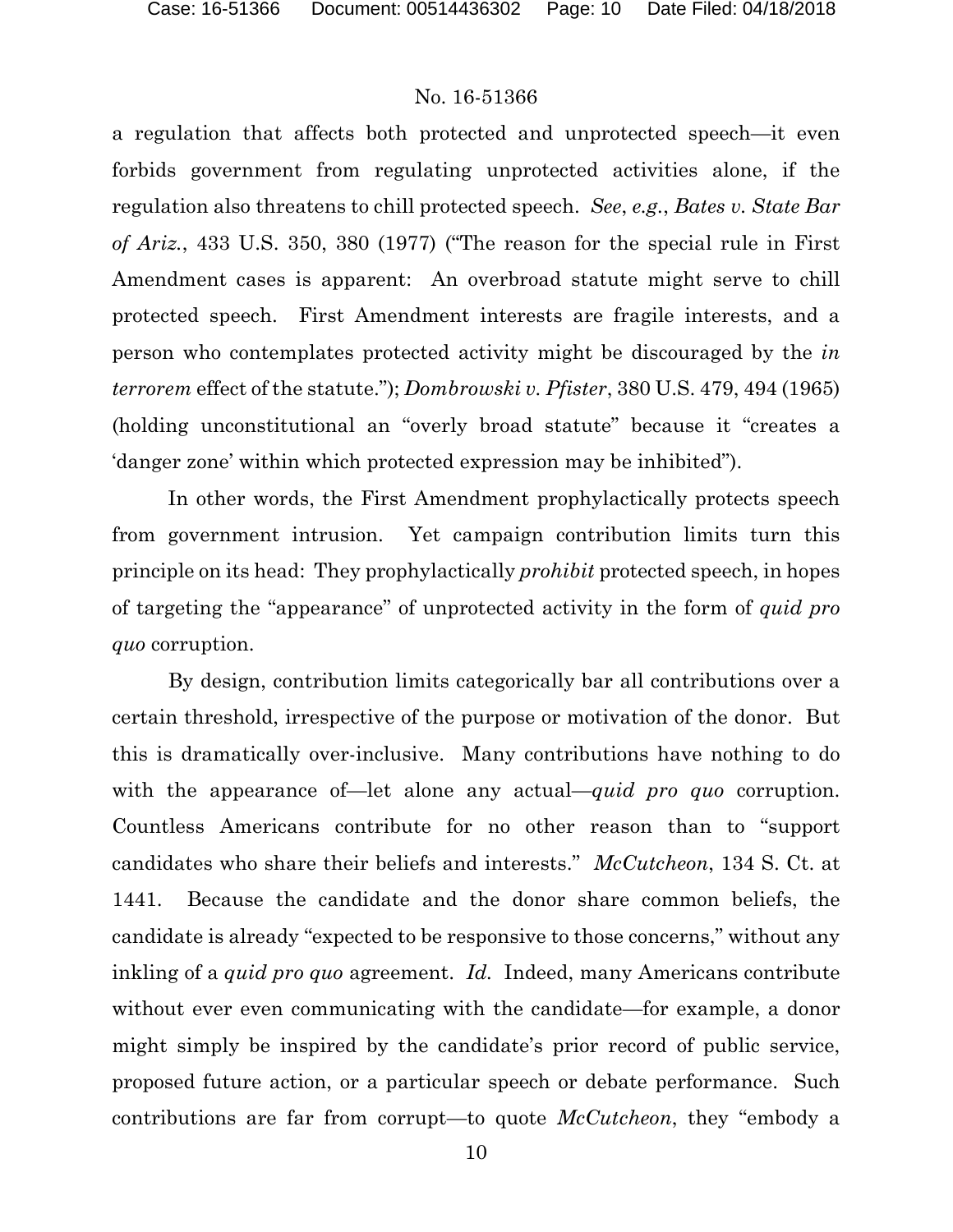central feature of democracy." *Id.* The Court nevertheless allows their criminalization. This is textbook over-inclusiveness.

Campaign contribution limits are also impermissibly under-inclusive. In other contexts, the Supreme Court has held that the First Amendment forbids laws that infringe on the freedom of speech—even where the government's interest is compelling—if the law is under-inclusive and therefore fails to further a recognized government interest. *See*, *e.g.*, *The Florida Star v. B.J.F.*, 491 U.S. 524, 540 (1989) ("[T]he facial underinclusiveness of [the statute] raises serious doubts about whether Florida is, in fact, serving, with this statute, the significant interests which appellee invokes in support of affirmance."); *Citizens United*, 558 U.S. at 362 ("[T]he statute is both underinclusive and overinclusive. . . . [I]f Congress had been seeking to protect dissenting shareholders, it would not have banned corporate speech in only certain media within 30 or 60 days before an election. A dissenting shareholder's interests would be implicated by speech in any media at any time.").

Take *Buckley*, for example. The Court held that citizens have a First Amendment right to spend money on their own political speech to support a political campaign—also known as independent expenditures—despite the obvious risk that such independent expenditures may pose the same potential for *quid pro quo* corruption as direct campaign contributions. 424 U.S. at 45 (invalidating limits on independent expenditures, while upholding campaign contribution limits, even "assuming, *arguendo*, that large independent expenditures pose the same dangers of actual or apparent *quid pro quo* arrangements as do large contributions").

This raises an obvious question: If the government cannot regulate independent expenditures, what government interest is served by regulating only campaign contributions? As any proponent of campaign finance

11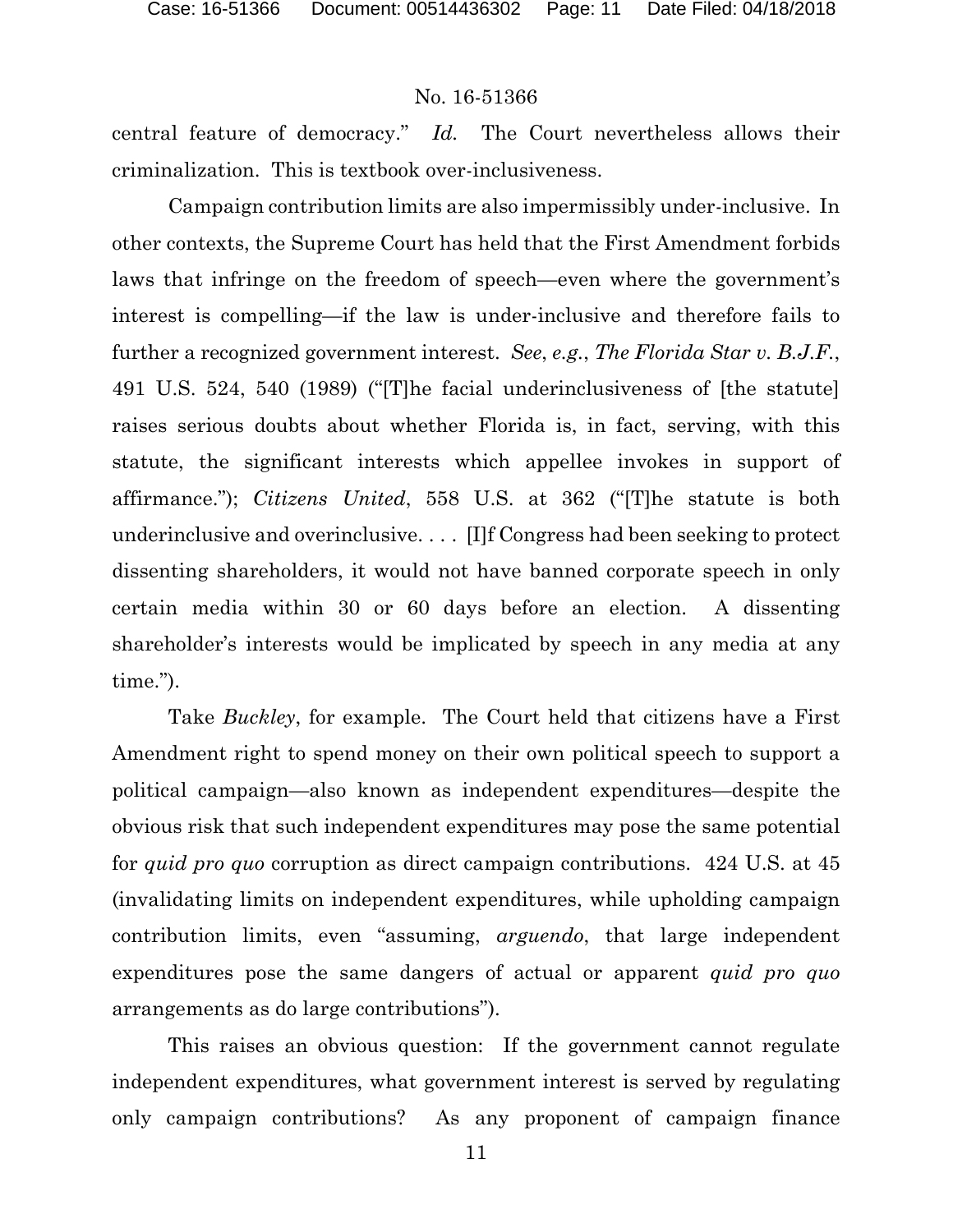regulation will tell you, a donor with suspect intentions can circumvent campaign contribution limits—and achieve his nefarious goals—simply by making independent expenditures instead. So either the government regulates everything—or there's no point in regulating any of it.

Indeed, that is what the Court said in *Buckley* itself. There, the Court invalidated a rule that restricted independent expenditures that expressly advocated for a candidate, on the ground that it would be pointlessly underinclusive: Donors could simply make independent expenditures that avoid express advocacy but still benefit the candidate. As the Court observed, it "would naively underestimate the ingenuity and resourcefulness of persons and groups desiring to buy influence to believe that they would have much difficulty devising expenditures that skirted the restriction on express advocacy of election or defeat but nevertheless benefited the candidate's campaign." *Id.* Accordingly, the Court held that "*no substantial societal interest would be served*" by such a restriction because it still "permitted unscrupulous persons and organizations to expend unlimited sums of money in order to obtain improper influence over candidates for elective office." *Id.* (emphasis added).

Limits on campaign contributions are even more under-inclusive especially considering that, as the Supreme Court has made clear, donors have the right under the First Amendment to make *any* independent expenditures they desire.

I finish where I began: Campaign speech is core political speech under the First Amendment. Yet current Supreme Court jurisprudence disfavors it. Contribution limits such as Austin's are both over-inclusive and underinclusive—defects the Court has found unacceptable in other First Amendment contexts.

12